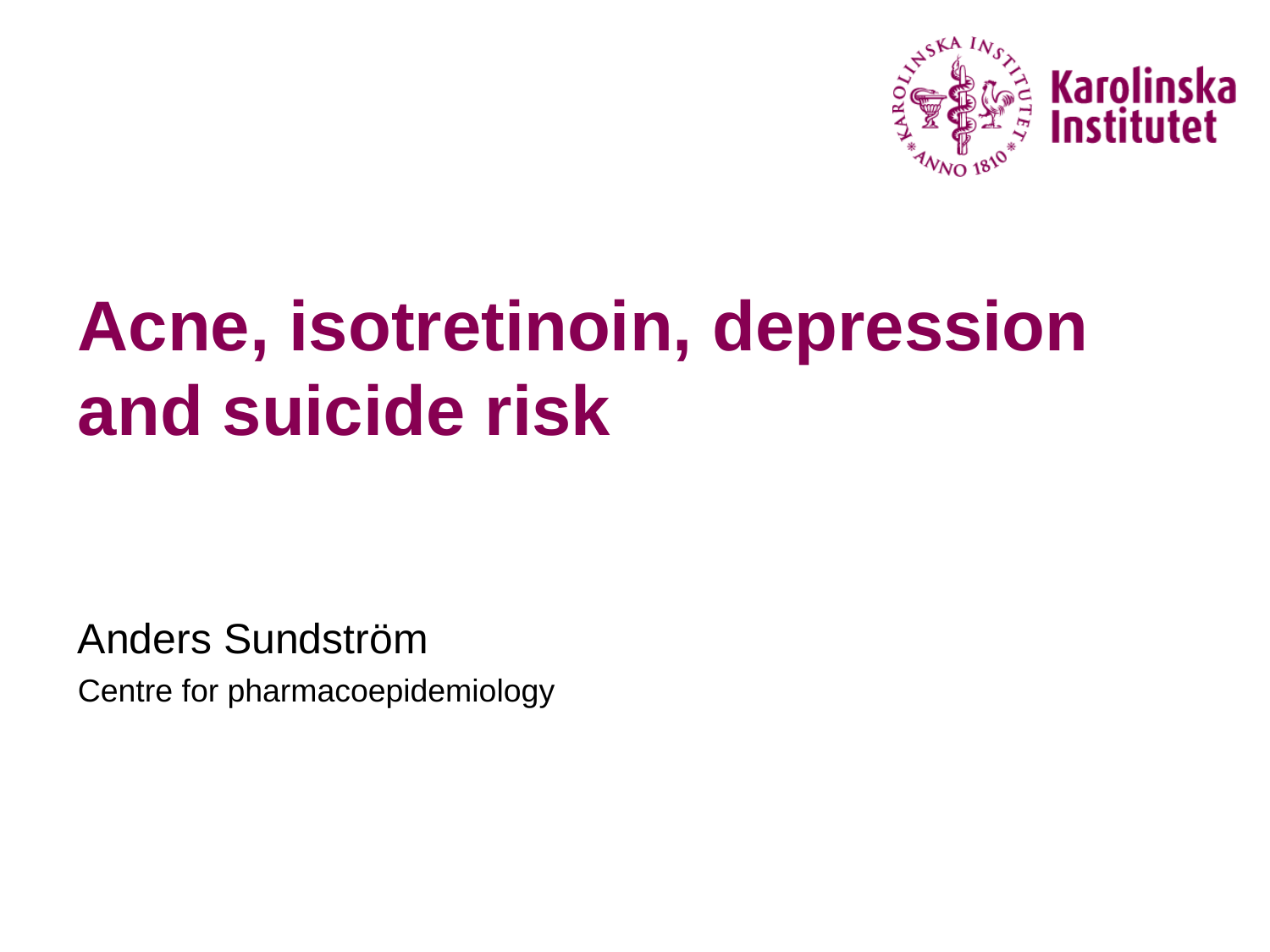

# **Isotretinoin and suicide attempts: Background**

- Systemic treatment severe acne since early 1980ies
- **Highly teratogenic**
- Not licensed in Sweden compassionate use
- Cohort established late 1980ies

 $\rightarrow$  Exposure during pregnacy?

 $\rightarrow$ Malformations?

**Late 1990ies: psychiatric side-effects?**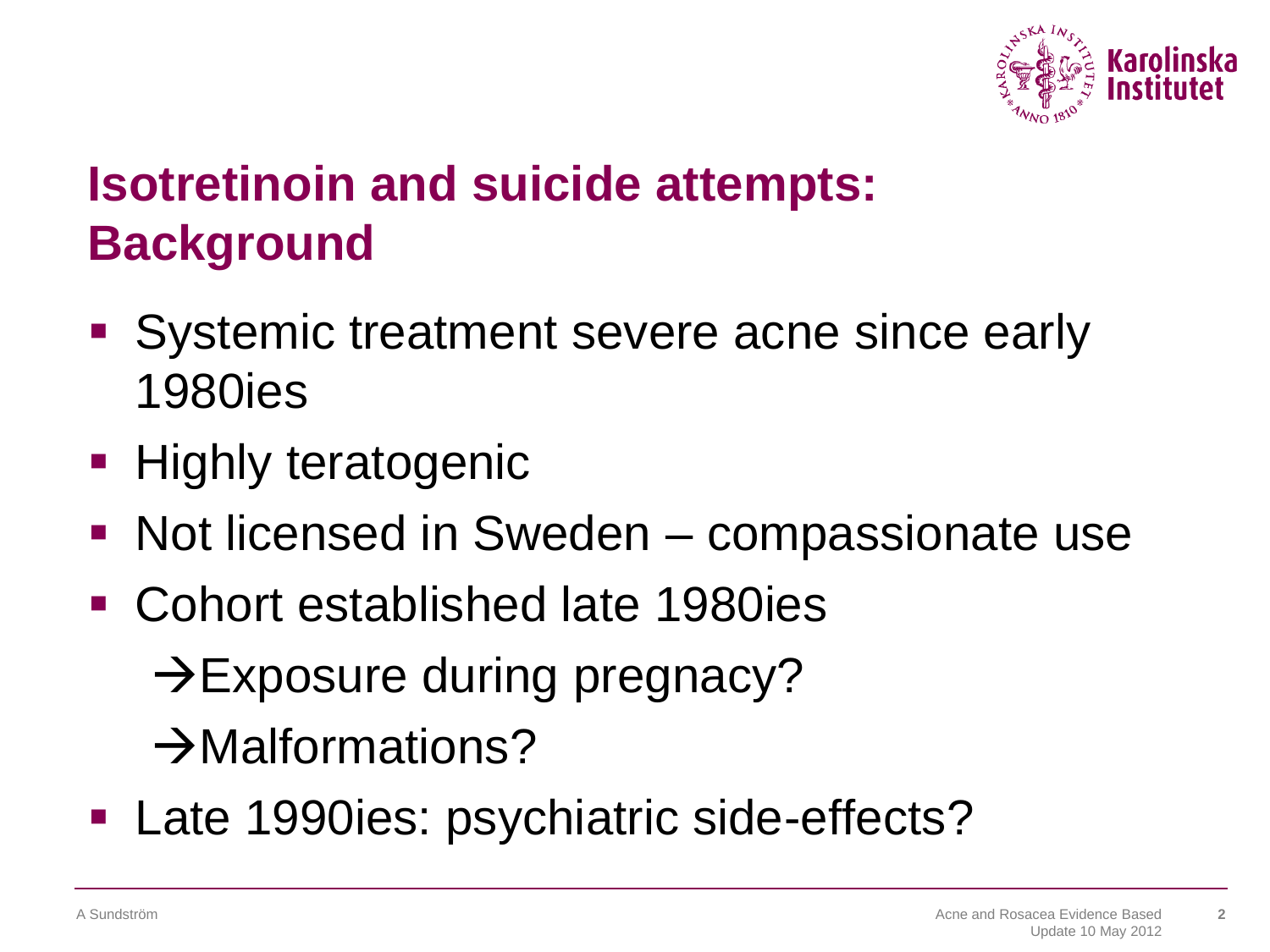

# **Isotretinoin and suicide attempts: Background**

- Systemic treatment severe acne since early 1980ies
- Highly teratogenic
- Not licensed in Sweden compassionate use
- Cohort established late 1980ies

 $\rightarrow$  Exposure during pregnacy?

 $\rightarrow$  Malfo Källen B. Restriction of the Use of Drugs With Late 199 Mith Isotratinoin Taratology 60:53 Teratogenic Properties: Swedish Experiences With Isotretinoin.*Teratology* 60:53 (1999)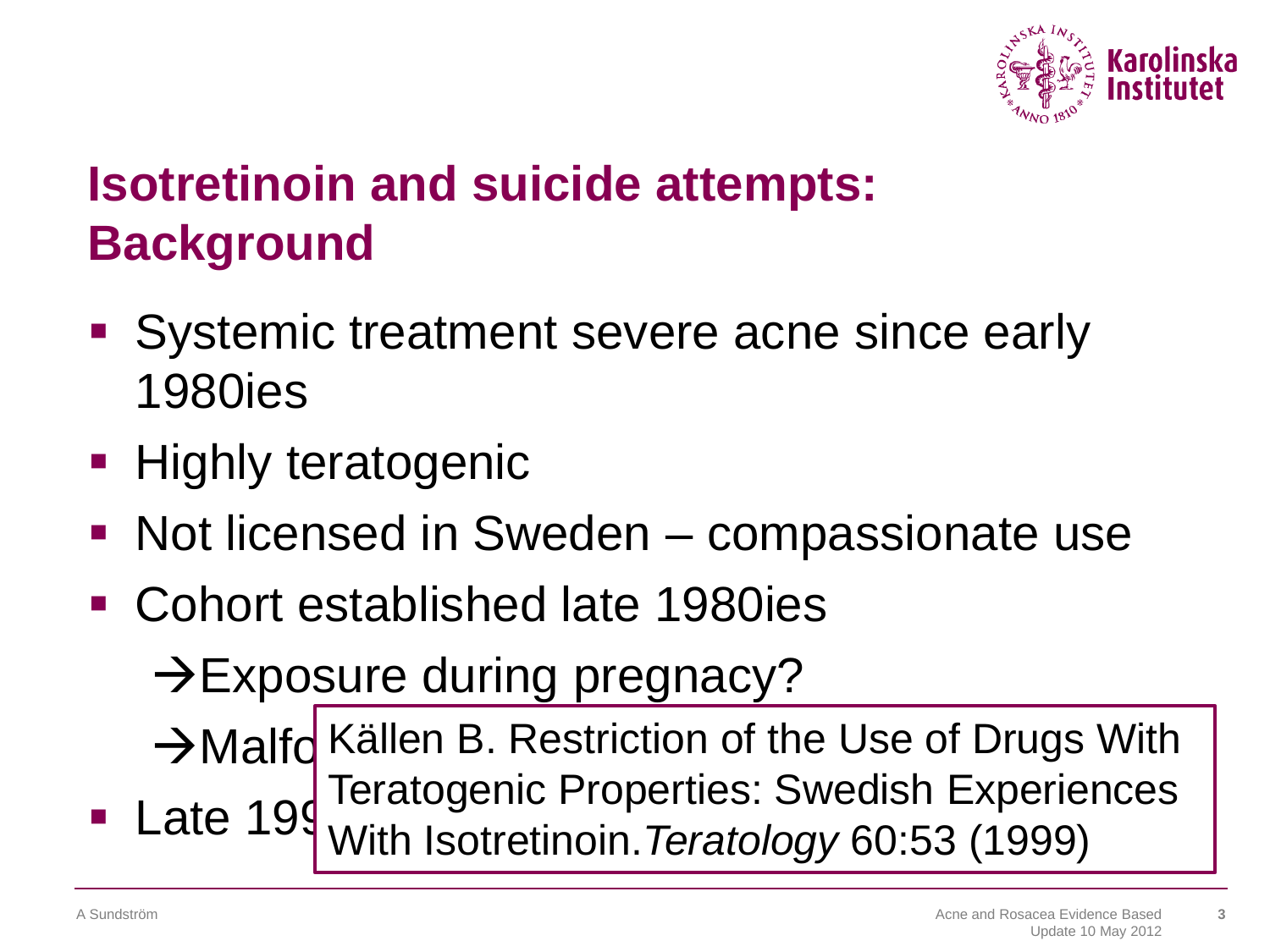

### **Psychiatric side effects – evidence**

- Case reports (Hazen 1983)
- Spontaneous ADR-reports
- Animal studies
- Decreased metabolism in orbitofrontal cortex in humans:
	- $\rightarrow$  No differences in depressive symptoms between isotretinoin-group (n=13) and antibiotics-group (n=15) before and after treatment.
- Observational studies.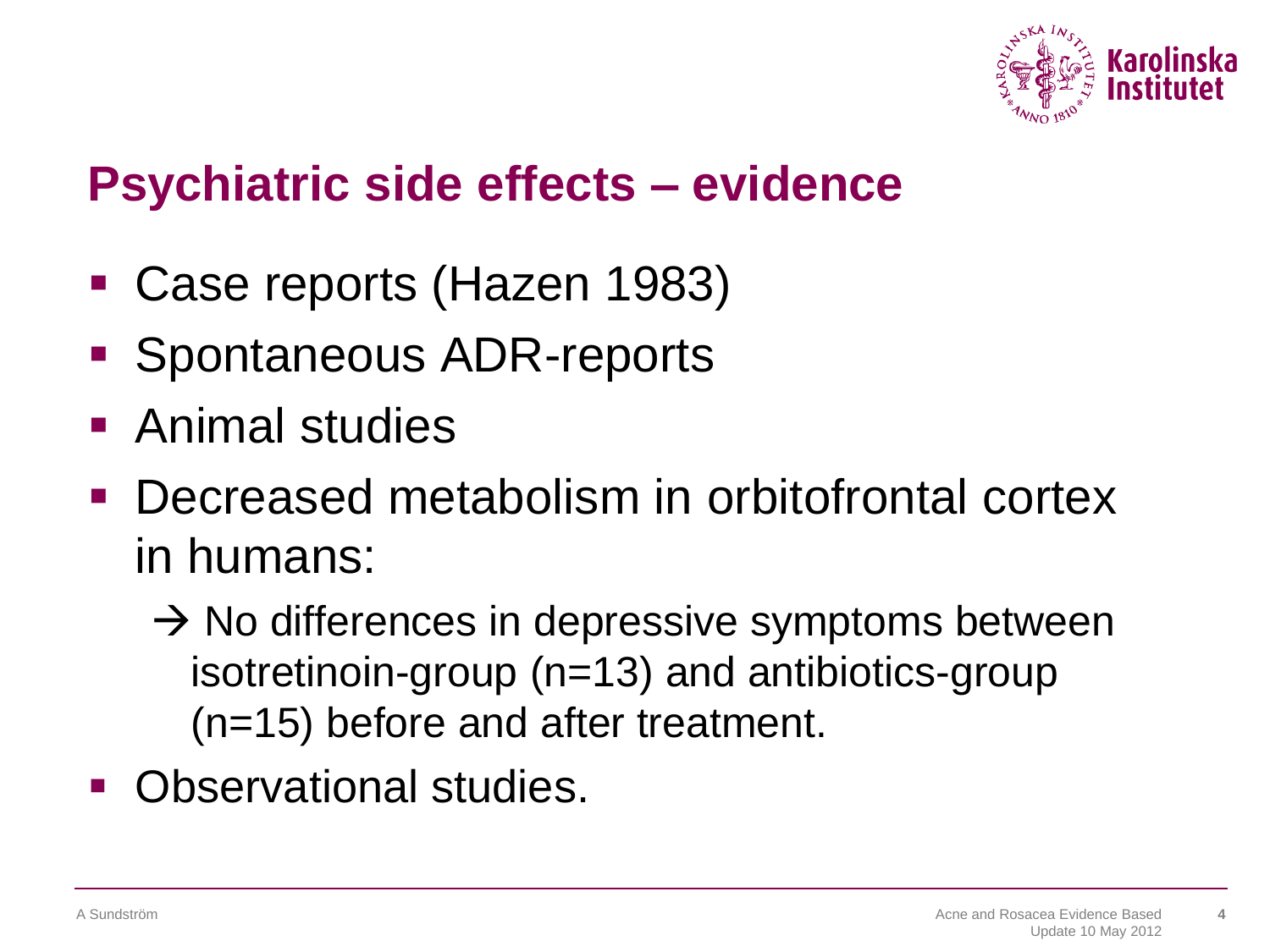

### **The Swedish isotretinoin cohort** *characteristics*

|                                   | <b>Males</b> | <b>Females</b> |
|-----------------------------------|--------------|----------------|
| Patients, N (%)                   | 3613 (63%)   | 2143 (37%)     |
| Age (years) at first prescription |              |                |
| Mean                              | 22.3         | 27.1           |
| Duration of treatment (months)    |              |                |
| Mean                              | 6.0          | 6.1            |
| Total number of person-years on   |              |                |
| treatment                         | 1819         | 1091           |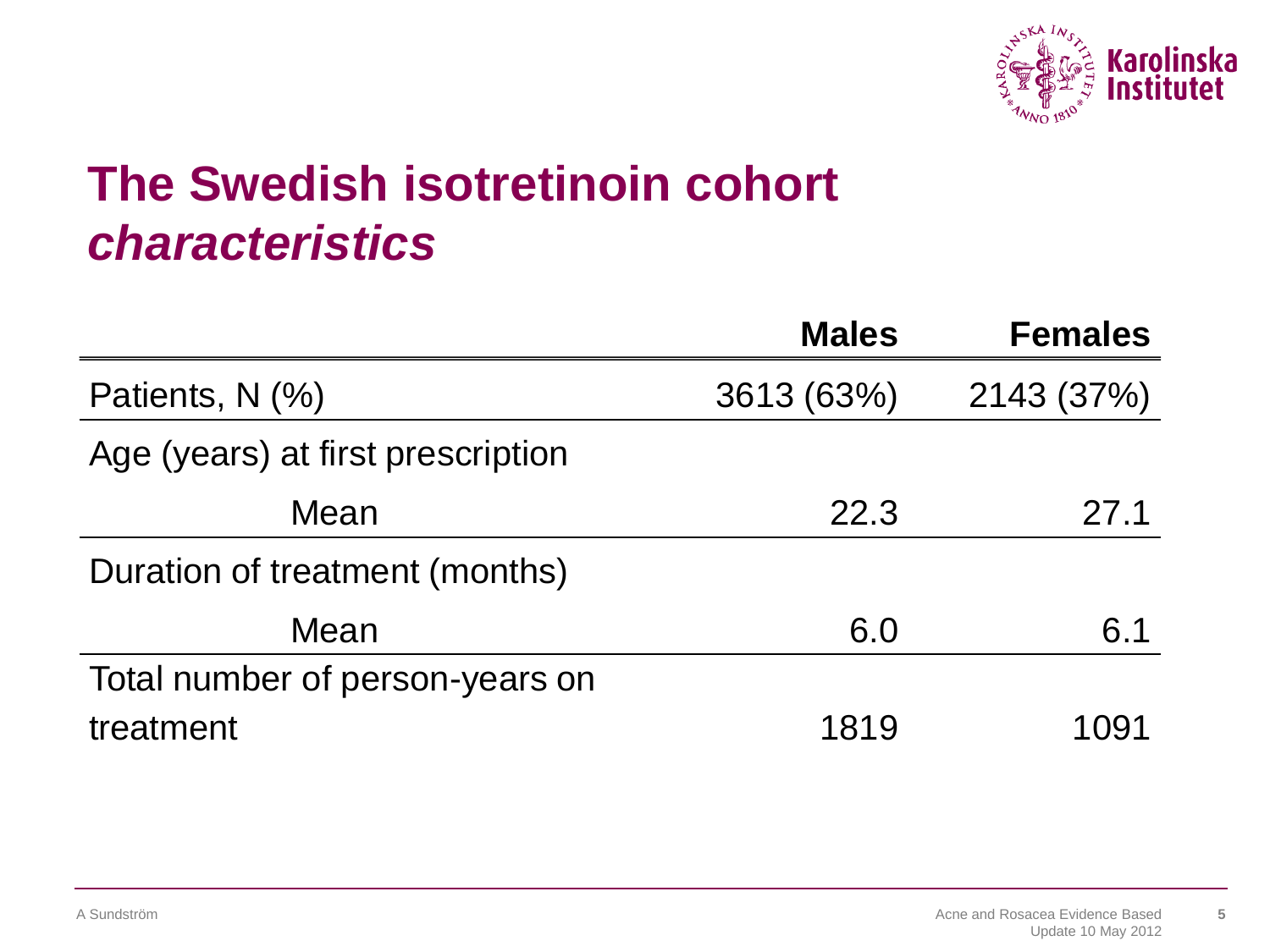

# **The Swedish isotretinoin cohort** *highly selected*

- Prescription by dermatologists only
- Requirement for prescription:
	- $\rightarrow$ Treatment with antibiotics for up to 6 months without improvement
- Selection of those with the worst acne, that also managed to pass through the healthcare system to a specialist.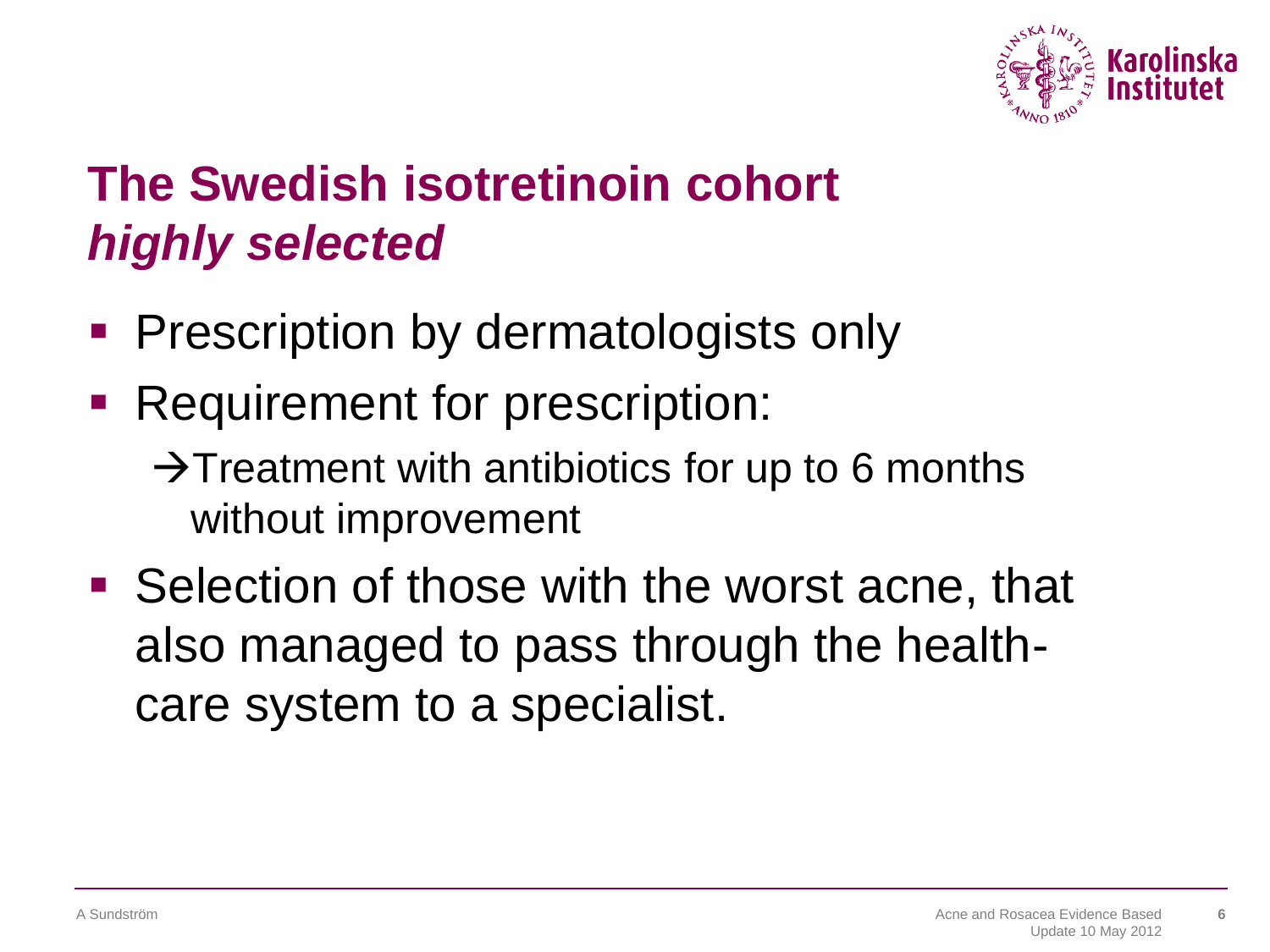

### **Distribution of sex and age:**  *then and now*

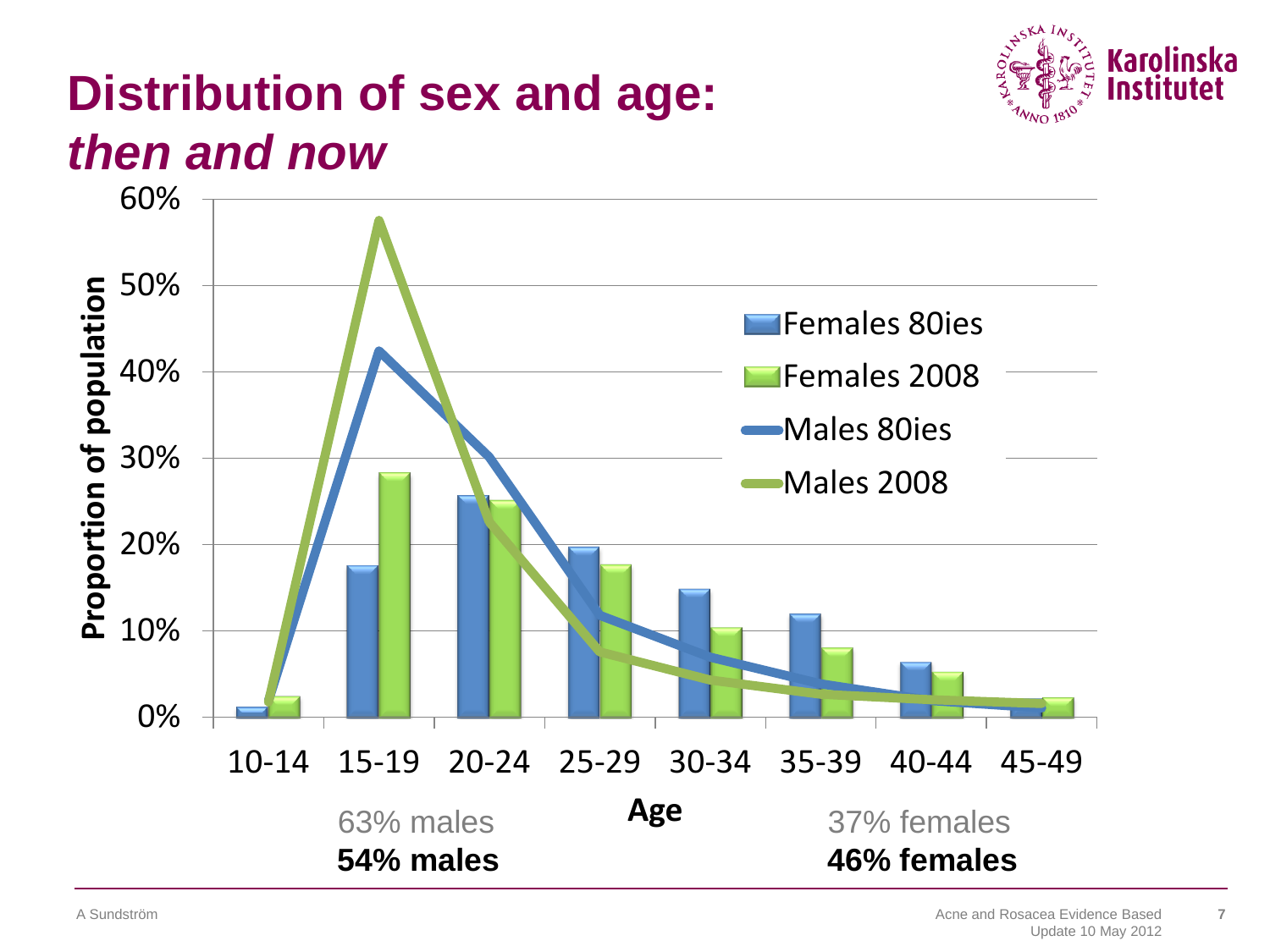

### **The Swedish isotretinoin cohort** *Who should be controls?*

- Severe acne → psychiatric morbidity
- Other treatments as control?  $\rightarrow$  different severity of acne

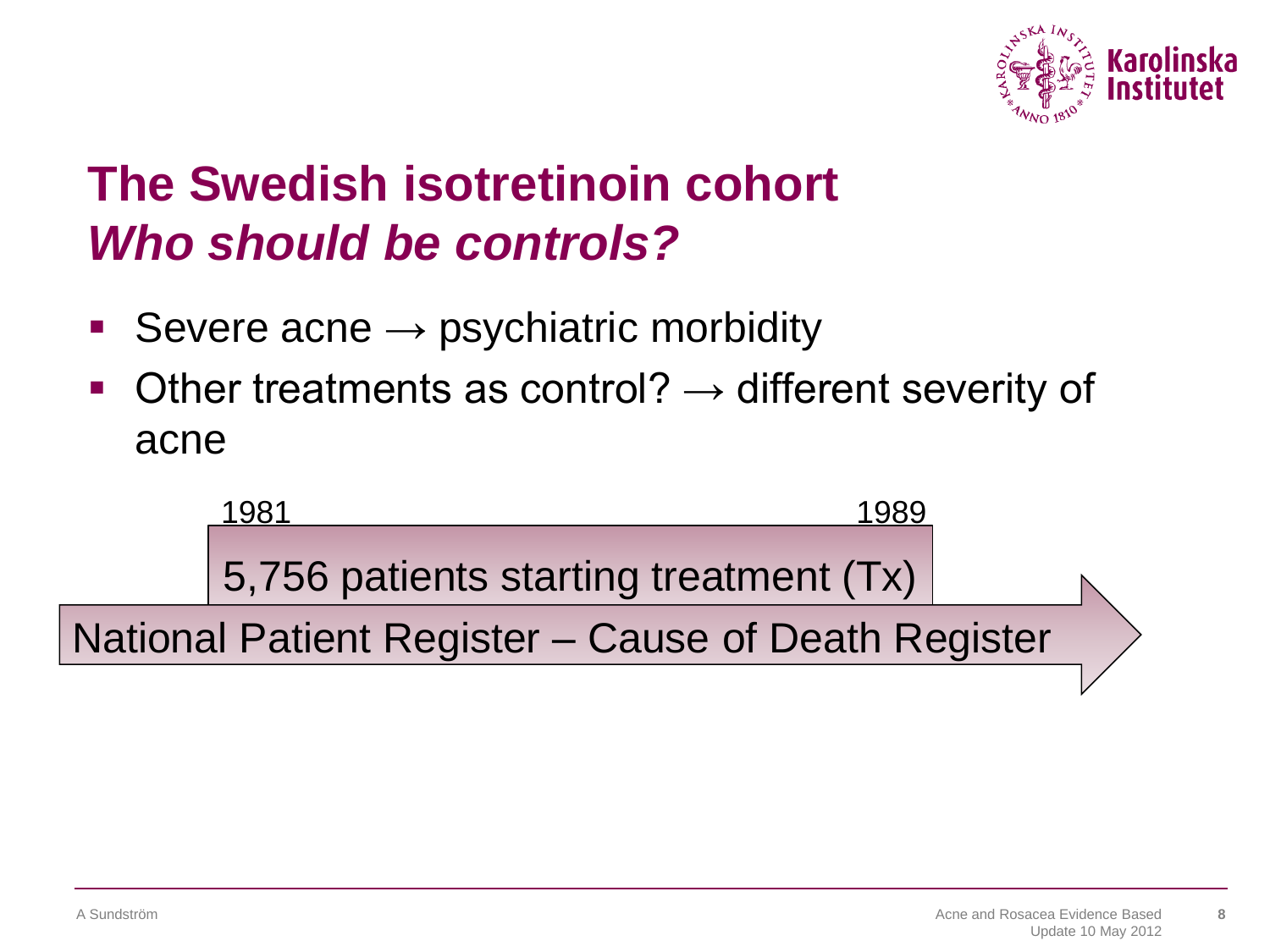

### **Population before Treatment: its own control**

### **"Cohort Cross-Over":**

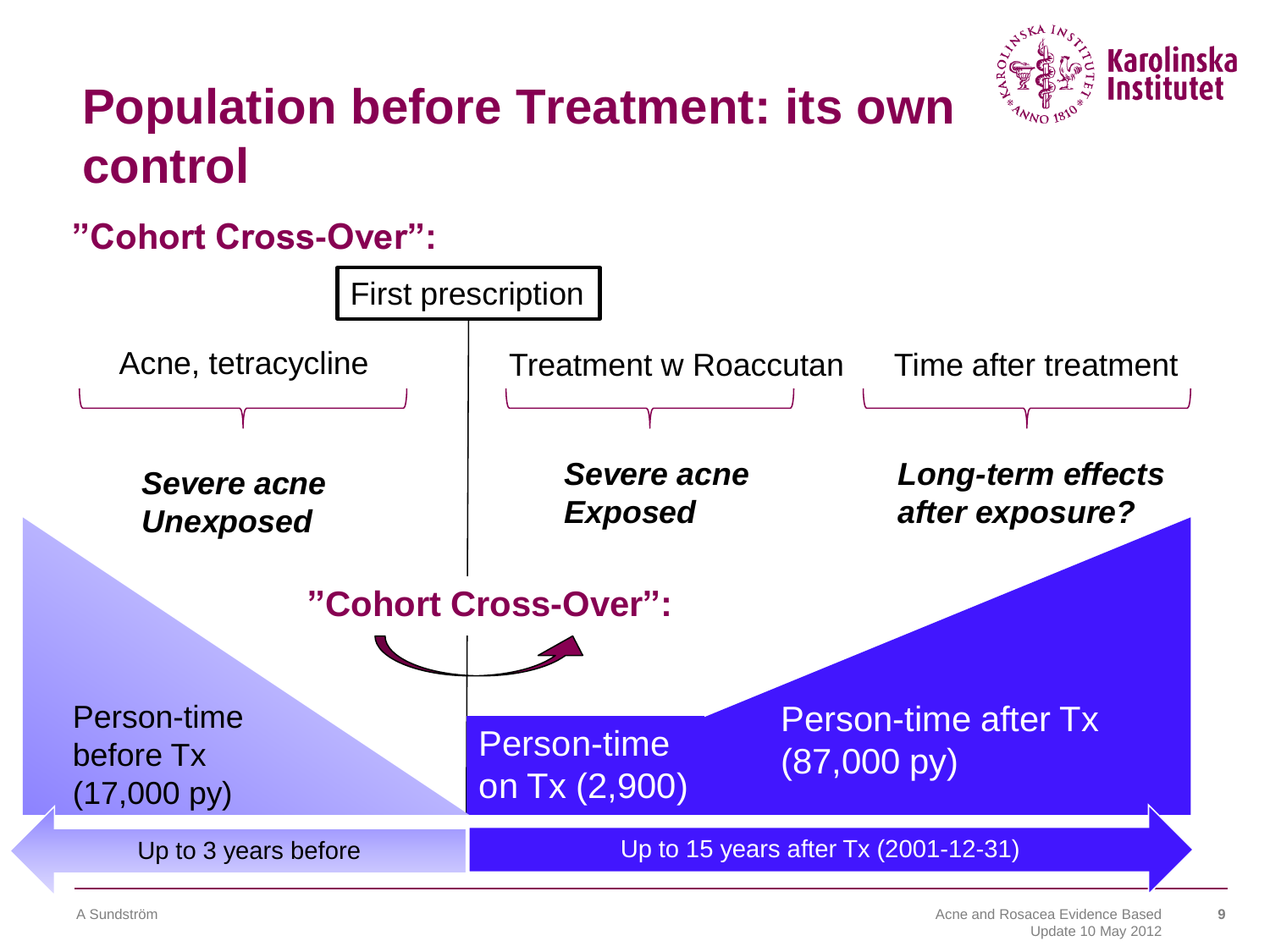

### **Hospitalizations for suicide attempt**

### 128 individuals (2.2%) 210 hospitalizations

|                          | Ever before | During treatment | $> 1$ to 15 Y after |  |  |  |  |
|--------------------------|-------------|------------------|---------------------|--|--|--|--|
|                          | treatment   | plus 1 year      | treatment           |  |  |  |  |
| Number of                |             |                  |                     |  |  |  |  |
| individuals              | 32          | 20               | 76                  |  |  |  |  |
| <b>Subsequent</b>        |             |                  |                     |  |  |  |  |
| suicides*:               |             |                  |                     |  |  |  |  |
| <b>Previous attempts</b> | 3           | 4                | 6                   |  |  |  |  |
| No previous              |             |                  |                     |  |  |  |  |
| attempt                  |             | 11               |                     |  |  |  |  |

\*) Completed suicides at *any time* during follow-up; N=24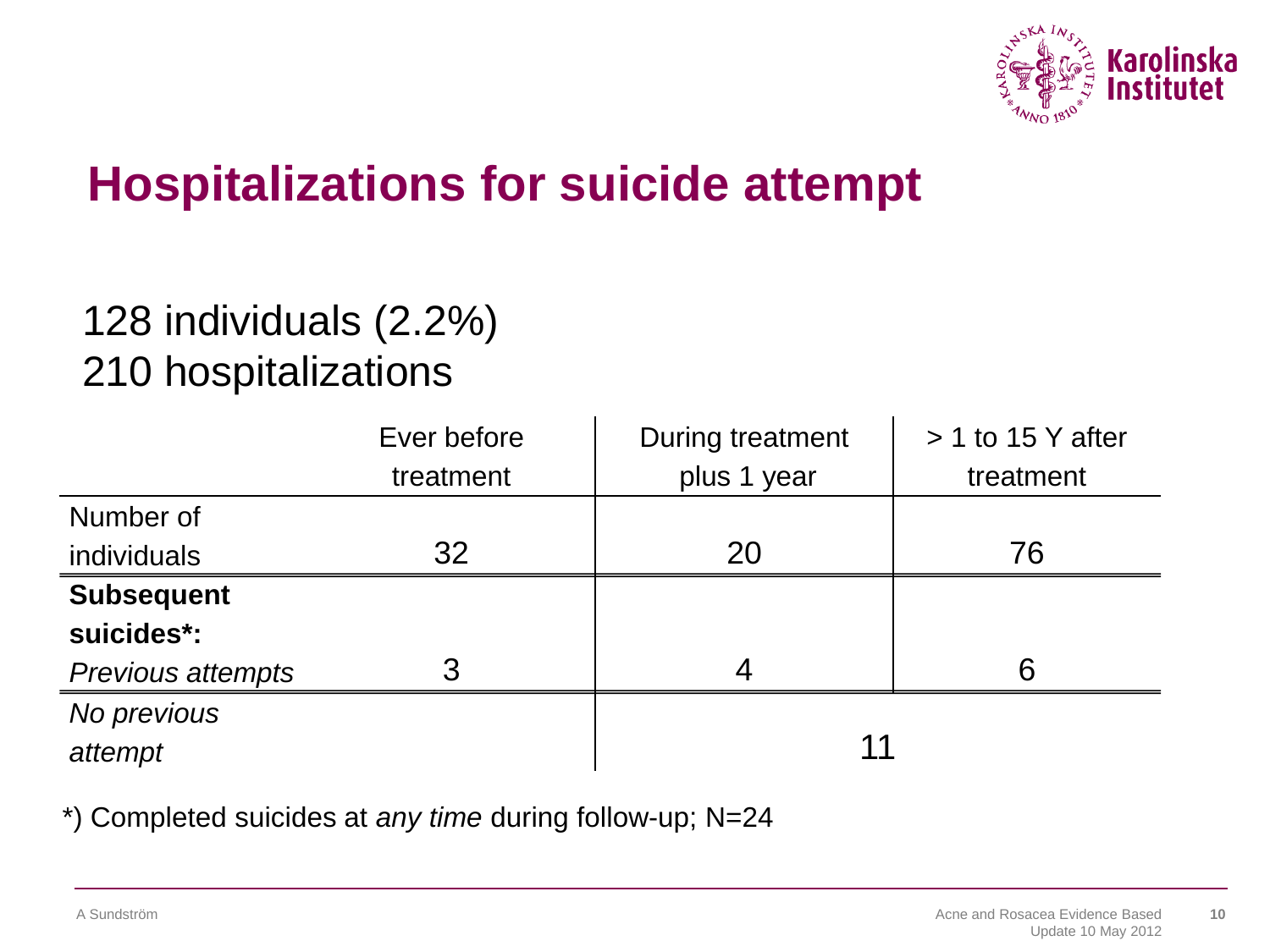# **Rates of first and all suicide attempts**



*per 1000 person-years before, during and after Tx*

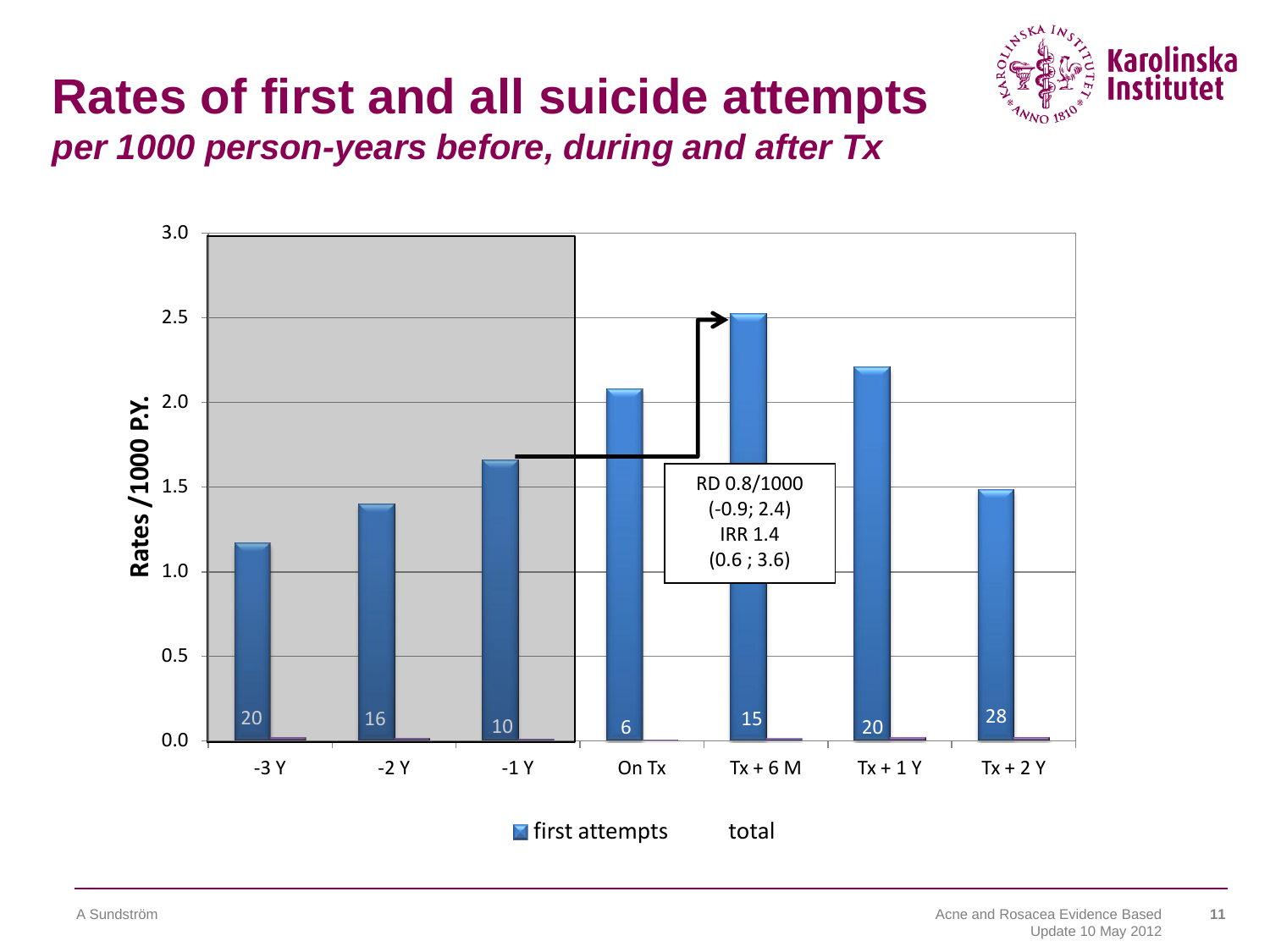# **Rates of first and all suicide attempts**



*per 1000 person-years before, during and after Tx*

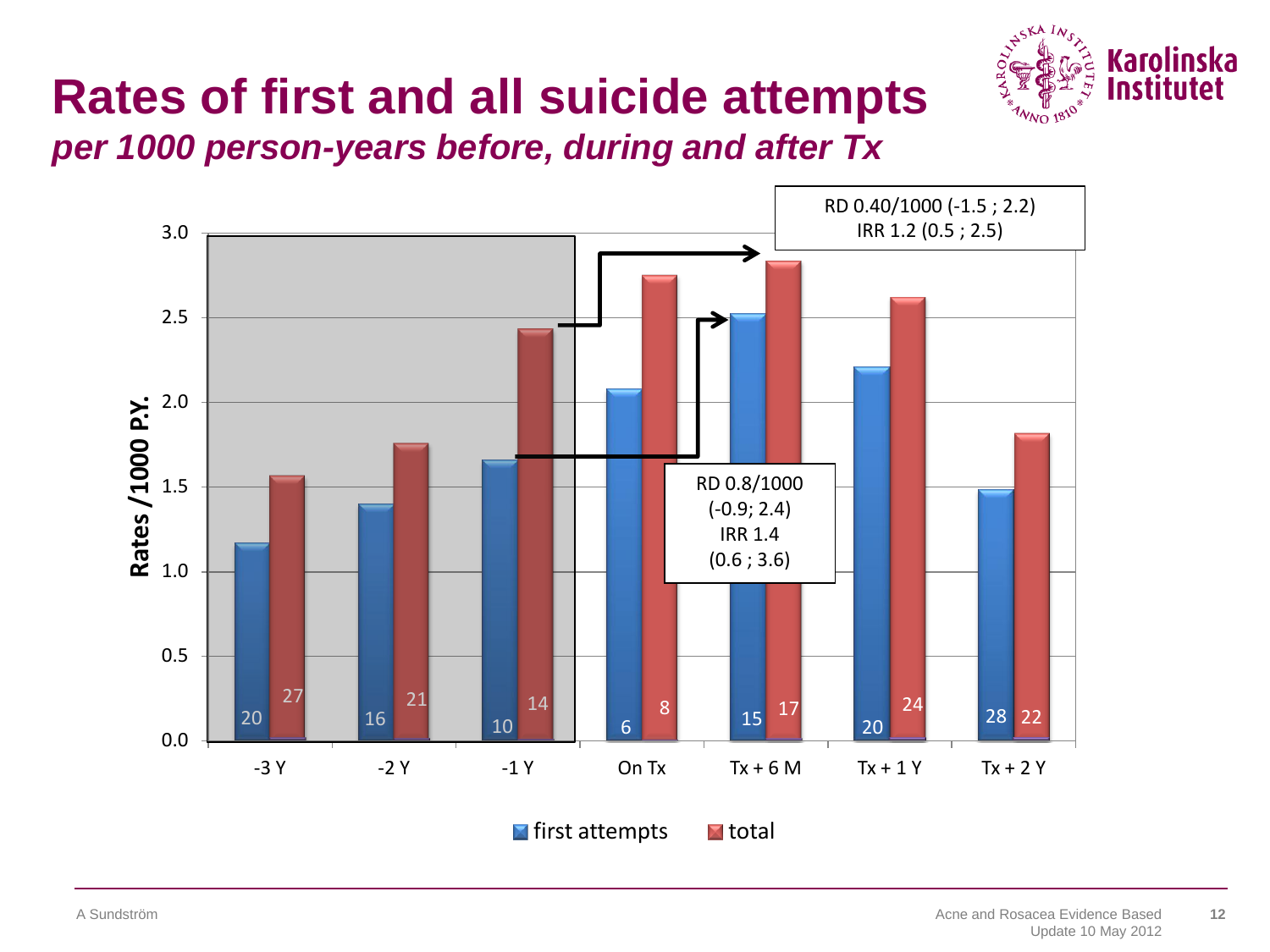

### **"Number needed to harm"**

Number of new six-months' treatments per year needed for one additional suicide attempt to occurr:

- **2300** (first suicide attempt)
- 5000 (repeat attempt)

Assuming that the entire additional risk could be attributed to the treatment.

Rates and rate differences were higher for female patients than for male patients.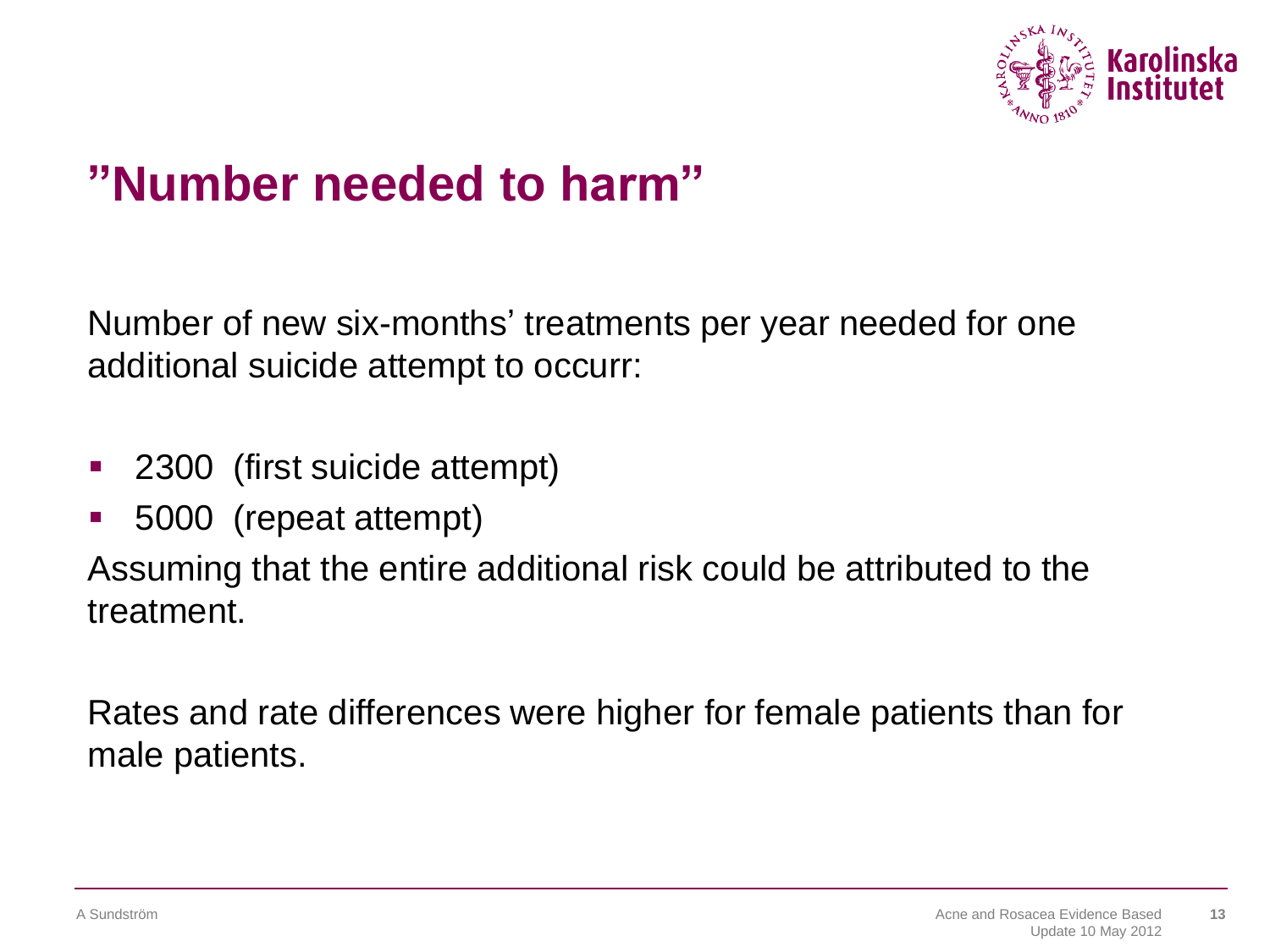### **"Standardized Incidence Rates" of** *first* **suicide attempts standardized by age, sex and calendar-year**





| ALL IV |                  |          |          |  |                               |          |              |          |                        |                           |    |              |    |     |             |     |     |     |           |                     |
|--------|------------------|----------|----------|--|-------------------------------|----------|--------------|----------|------------------------|---------------------------|----|--------------|----|-----|-------------|-----|-----|-----|-----------|---------------------|
| LLSL   | 20               | 16<br>ᅩ  | 10       |  | ᅩ                             | ാറ<br>∠∪ | $\sim$<br>__ | ີດ<br>20 | $\sim$ $-$<br><u>.</u> | 44                        | 49 | $\sim$<br>56 | 60 | 68  | --          | 84  | 86  | 90  | 92        | $\sim$<br>qΔ        |
| Total  | 77<br>$\epsilon$ | 21<br>-- | 14<br>-- |  | $\overline{a}$ $\overline{a}$ | -        | ിറ<br>--     | 38<br>◡  | $-2$<br>ےر             | $\sim$ $\sim$<br>--<br>ບບ |    | OE<br>ັ      | 92 | 106 | 119<br>---- | 136 | 143 | 149 | 155<br>∸~ | $\sim$<br>. .<br>∸~ |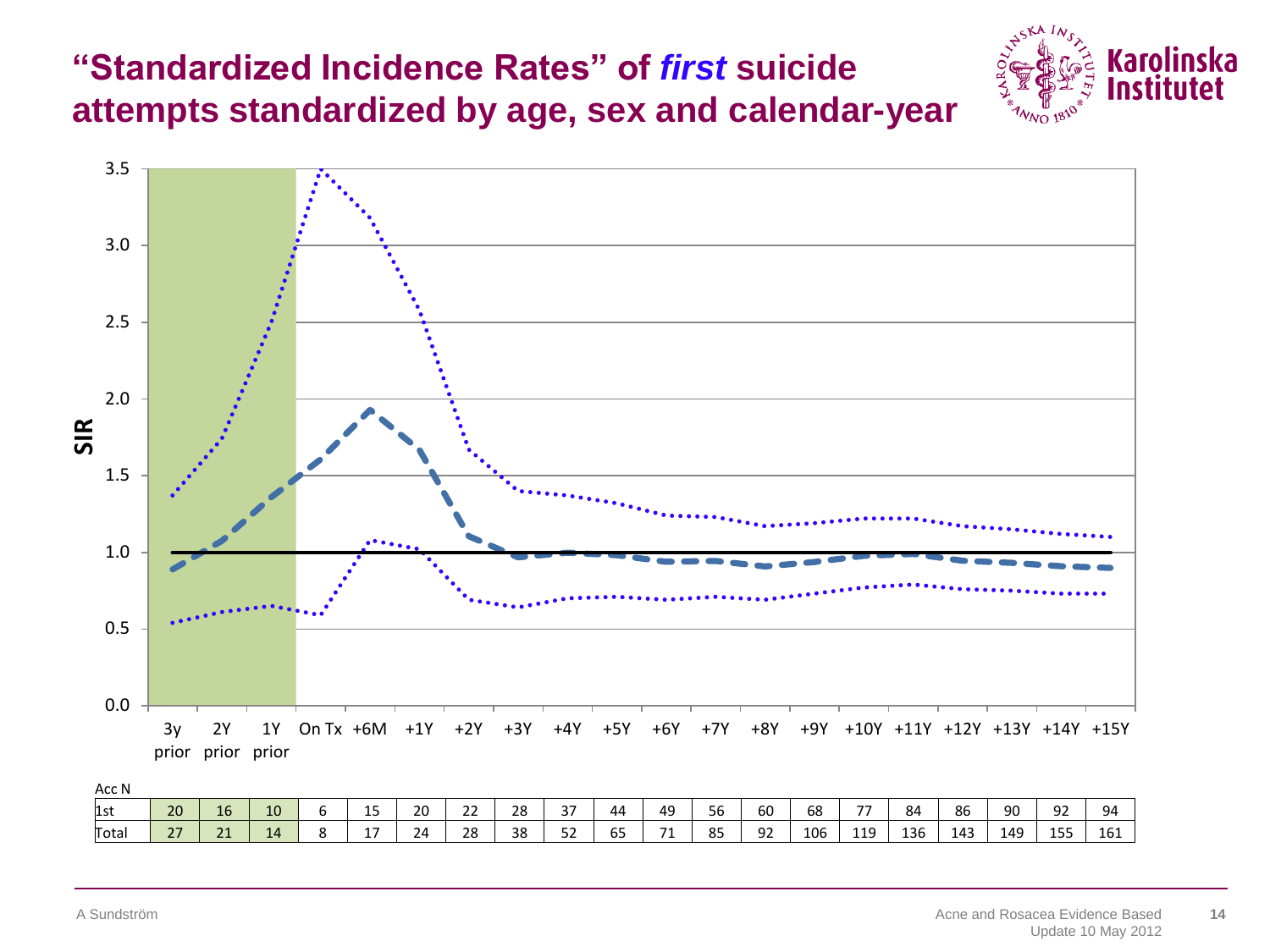### **Standardized Incidence Rates of** *first* **and** *all* **suicide attempts standardized by age, sex and calendar-year**





| ALL IV |                       |                    |    |  |                               |         |              |          |                        |                     |      |            |    |     |                  |     |     |     |           |                           |
|--------|-----------------------|--------------------|----|--|-------------------------------|---------|--------------|----------|------------------------|---------------------|------|------------|----|-----|------------------|-----|-----|-----|-----------|---------------------------|
| 1727   | 20                    | 1C<br>ᅩ            | 10 |  | ᅩ                             | ാറ<br>∼ | $\sim$<br>__ | າດ<br>40 | $\sim$ $-$<br><u>.</u> | 44                  | 49   | $ -$<br>56 | 60 | 68  | $- -$            | 84  | 86  | 90  | 92        | $\sim$<br>ЧΔ              |
| Гоtal  | 77<br>$\sim$ $\prime$ | $\mathbf{A}$<br>-- | ıд |  | $\overline{a}$ $\overline{a}$ |         | ിറ<br>--     | 38<br>◡  | $ \sim$<br>ےر          | $\sim$ $\sim$<br>ບບ | $-1$ | OC<br>ັ    | 92 | 106 | 119<br><b>++</b> | 136 | 143 | 149 | 155<br>∸~ | $\sim$<br><b>1</b><br>ᅩ◡ᅩ |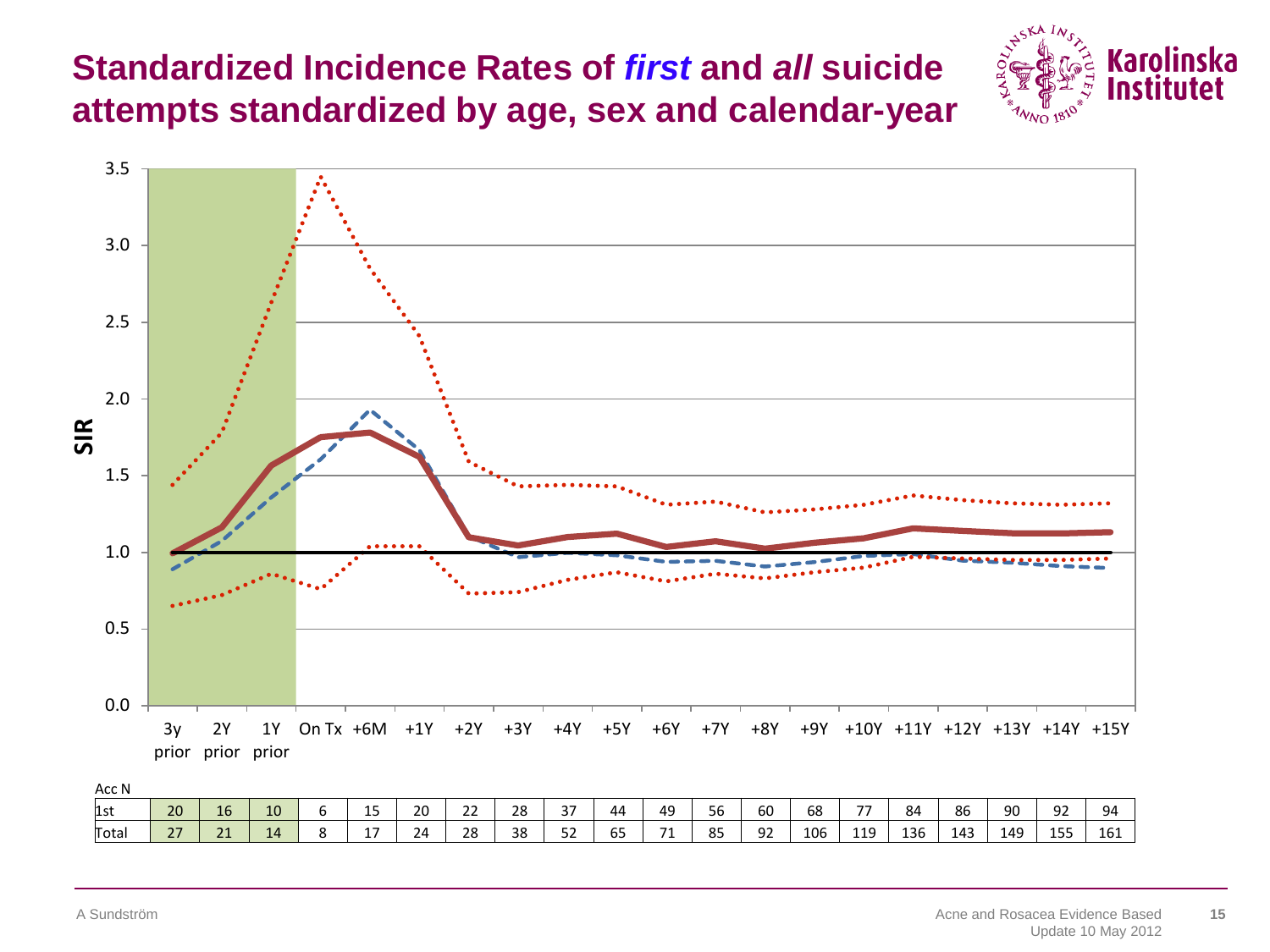

### **Interpretation**

- **Increasing frequency of suicide attempts already before** treatment
- No definite additional risk attributable to isotretinoin, *on the population level* → No long-term effects on *initiating* suicidal behavior
- Certain *individuals* more sensitive to isotretinoin?
- Different risk patterns for females compared to males: higher vulnerability to acne *and/or to isotretinoin*?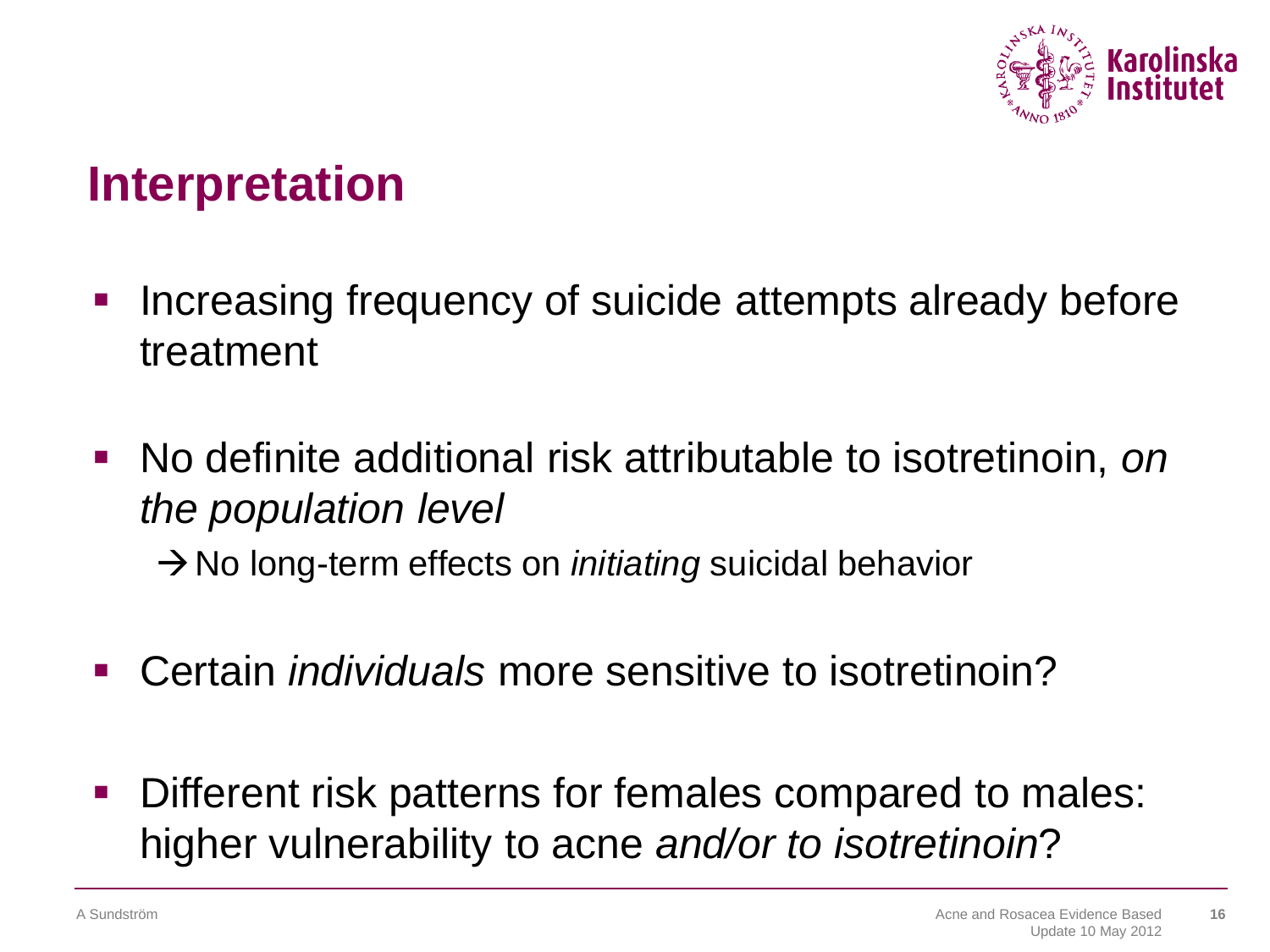

### **No "reinforced" behaviour – but sensitive individuals?**

- 32 patients made a first attempt before treatment: → **12 (38%)** (95% CI: 21% to 54%) made new attempt during follow-up
- **14 patients made a first suicide attempt during** treatment or within six months thereafter:

→ **10 (71%)** (95% CI: 48% to 95%) made a new attempt during follow-up